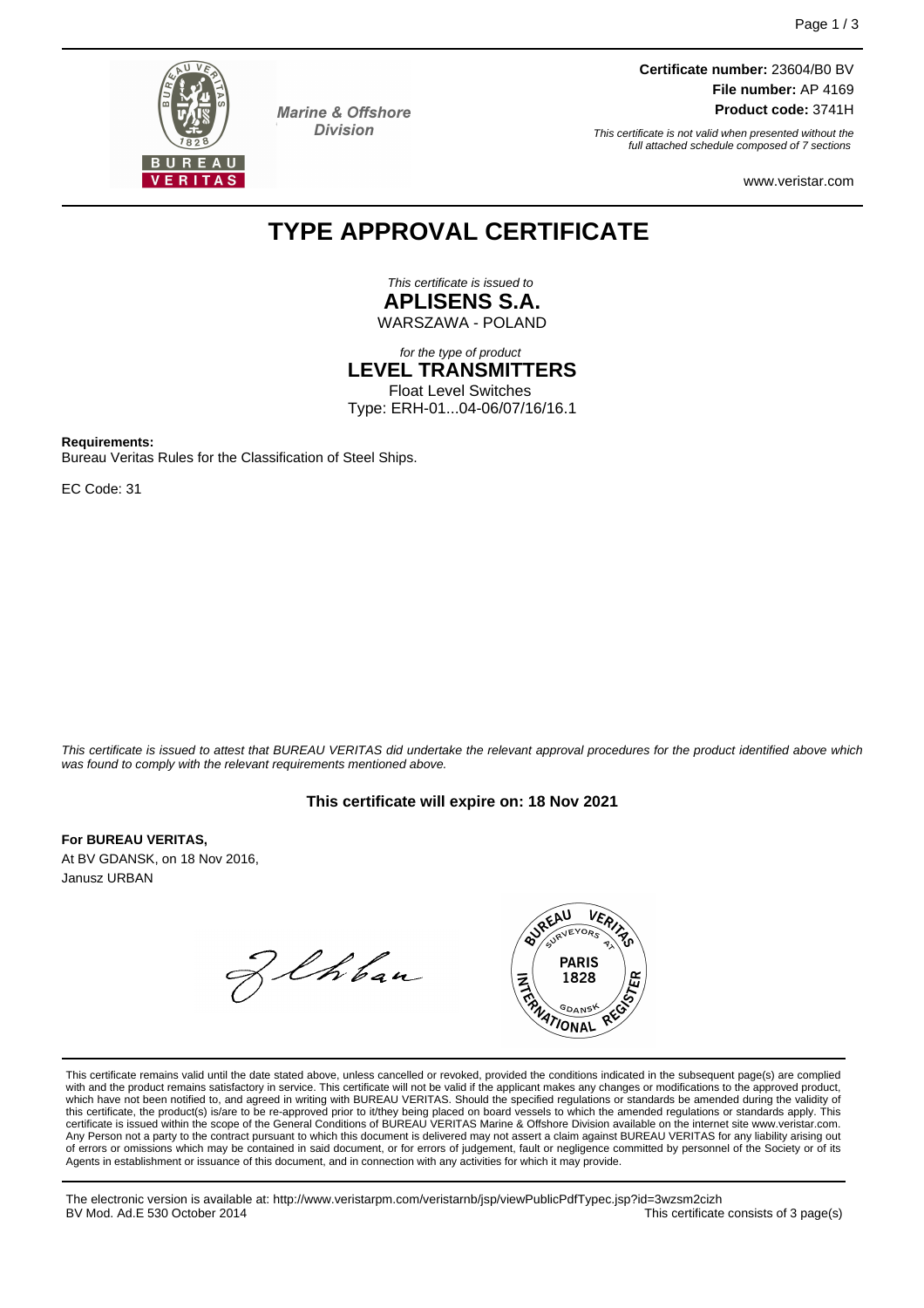# **THE SCHEDULE OF APPROVAL**

#### **1. PRODUCT DESCRIPTION:**

- Product model or type designation : **Type: ERH-01...04-06/07/16/16.1**

- Product description:

The Float Level Switches types ERH are designed for automatic control, signalling or controlling of fixed liquid level limit value in open or closed (pressure) vessels.

### **1.1 - Main Characteristics:**

| <b>Float Level Switch Types</b>     | <b>ERH-01 to 04-06</b> | <b>ERH-01 to 04-07</b>                               | <b>ERH-01 to 04-16/16.1</b>      |
|-------------------------------------|------------------------|------------------------------------------------------|----------------------------------|
| <b>Pressure:</b>                    | 4 MPa                  | $0.2$ MPa                                            | 4MPa                             |
| <b>Maximum Fluid Temperature</b>    | 200 to $250^{\circ}$ C | $70^{\circ}$ C                                       | $100^{\circ}$ C                  |
| Nominal switching voltage           |                        |                                                      |                                  |
| $AC-15$                             | $Ue=400V$              | $Ue=24V$                                             | $Ue=230V$                        |
| $DC-13$                             | $Ue = 220V$            | $Ue=24V$                                             | $Ue=220V$                        |
| <b>Nominal Switching Current</b>    |                        |                                                      |                                  |
| $AC-15$                             | $Ie = AC1-10A$         | $Ie=2.5A$                                            | $Ie=2.5A$                        |
| $DC-13$                             | $\overline{I}e=0.6A$   | $Ie=2.5A$                                            | $Ie=0.3A$                        |
| <b>Ambient Temperature:</b>         |                        | -25 $\mathrm{^{\circ}C}$ to +70 $\mathrm{^{\circ}C}$ |                                  |
| <b>Explosion proof class symbol</b> | -                      |                                                      | II $1/2G$ c Ex de IIB T4 $Ga/Gb$ |
| <b>Ingress Protection:</b>          | IP <sub>66</sub>       | <b>IP68</b>                                          | IP66 (IP68 for 16.1)             |

### **2. DOCUMENTS AND DRAWINGS:**

- Technical Product Documentation Level Switches Type ERH-01...04-16 Ref: ER5-1543 dated August 2010.

- Technical Acceptance Specifications Ref ER5-1029/1046/1542/1588 Electric Two-Term Level Controllers ERH01/04-07 dated 09.2007

| <b>Drawing Number</b> | <b>Title</b>          | Date    |
|-----------------------|-----------------------|---------|
| ER3-1446              | ERH-01 to 04-07       | 04.2005 |
| ER3-1464              | ERH-01 to 04-04/06/07 | 10.1995 |
| ER3-1465              | ERH                   | 07.1995 |
| ER3-1466              | ERH-02-06             | 08.1995 |
| ER3-1467              | ERH-01 to 04-16       | 08.1995 |
| ER3-1468              | ERH-04-06             | 12.1996 |
| ER3-1567              | ERH-01 to 04-16       | 12.2004 |
| ER4-1003              | ERH-01-06             | 09.1998 |
| ER4-1004              | ERH-02-06             | 09.1998 |
| ER4-1005              | ERH-03-06             | 09.1998 |
| ER4-1006              | ERH-04-06             | 09.1998 |
| ER4-1042              | ERH-01-07             | 09.1998 |
| ER4-1043              | ERH-02-07             | 09.1998 |
| ER4-1044              | ERH-03-07             | 09.1998 |
| ER4-1045              | ERH-04-07             | 09.1998 |
| ER4-1540              | ERH-01-16             | 04.2004 |
| ER4-1547              | ERH-02-16             | 08.2005 |
| ER4-1548              | ERH-03-16             | 04.2004 |
| ER4-1549              | ERH-04-16             | 04.2004 |